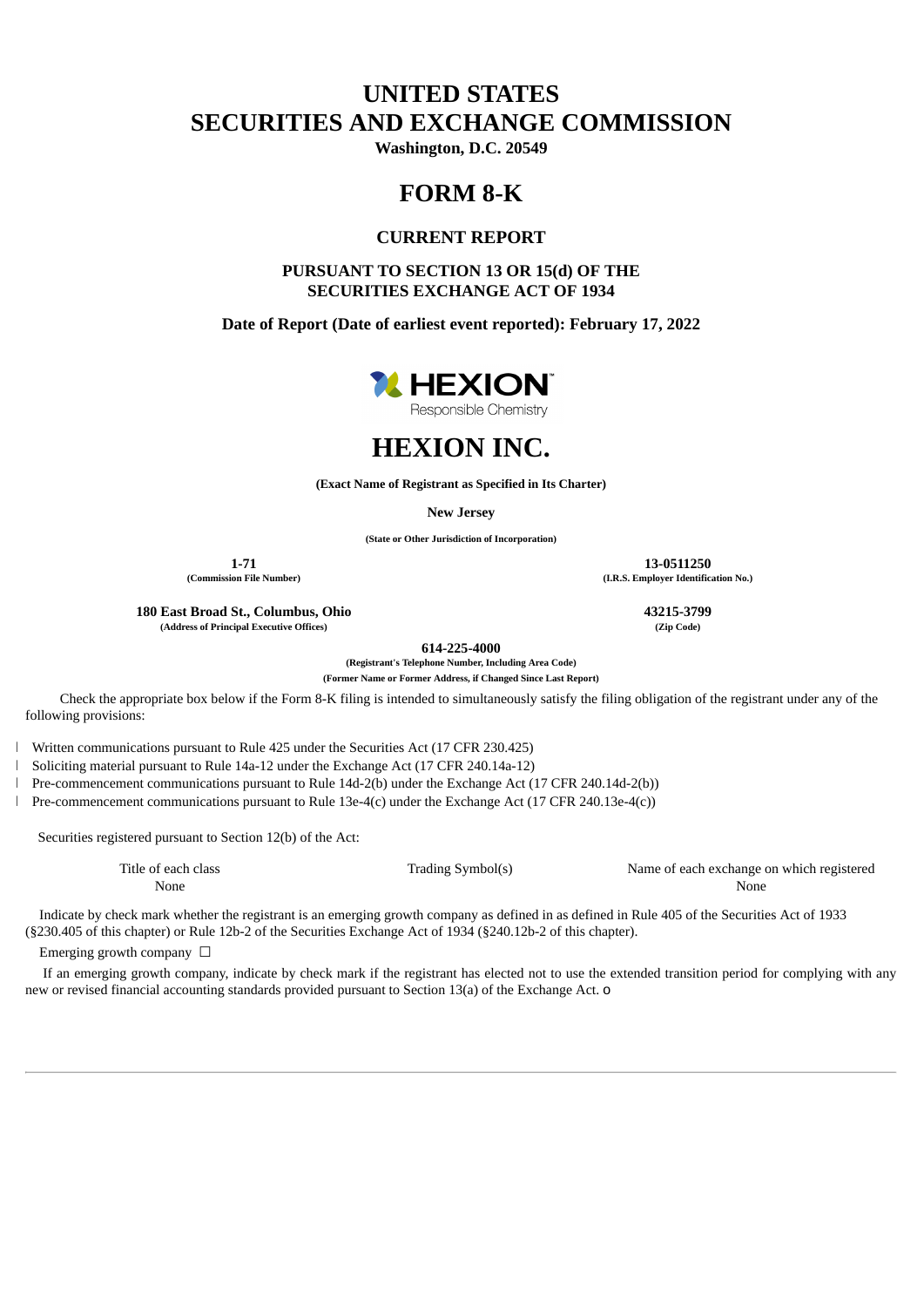### **Item 5.02 Departure of Directors or Certain Officers; Election of Directors; Appointment of Certain Officers; Compensatory Arrangements of Certain Officers.** Item 5.02(e)

On February 17, 2022, the Board of Directors (the "Board") of Hexion Holdings Corporation, the indirect parent company of Hexion Inc. (the "Company"), approved the 2022 annual incentive compensation plan for employees of the Company, including the Company's named executive officers (the "2022 IC Plan").

Under the 2022 IC Plan, named executive officers have the opportunity to earn cash bonus compensation based upon the achievement of certain global company, business unit and/or corporate performance targets established with respect to the plan. The performance targets are established based on the following performance criteria: EBITDA (earnings before interest, taxes, depreciation and amortization) adjusted to exclude certain non-cash, certain non-recurring expenses and discontinued operations ("Segment EBITDA"); environmental, health & safety ("EH&S") targets, which measure occupational illness and injury rates, and total environmental incidents; and cash flow.

The performance criteria for participants are weighted by component. Participants have 65% of their incentive compensation tied to achieving corporate or business unit Segment EBITDA targets, 10% tied to the achievement of corporate EH&S goals, and 25% tied to the achievement of corporate cash flow targets. Minimum, target and maximum thresholds were established for the Segment EBITDA, EH&S and cash flow performance criteria.

The payouts for achieving the minimum thresholds for Segment EBITDA and cash flow are a percentage of the allocated target award for the component (beginning at 1%). The payout for achieving the minimum threshold for EH&S goals is 30% of the allocated target award for the component. The payouts for achieving the maximum thresholds are 200% of the allocated target award. Each performance measure under the 2022 IC Plan acts independently such that a payout of one element is possible even if the minimum threshold for another is not achieved.

The foregoing description is qualified by reference to the 2022 IC Plan, which will be filed with the Company's Annual Report on Form 10-K for the period ended December 31, 2021.

| <b>Item 9.01</b>          | <b>Exhibits</b>                                                                                               |
|---------------------------|---------------------------------------------------------------------------------------------------------------|
| (d) Exhibits              |                                                                                                               |
| <b>Exhibit No.</b><br>104 | <b>Description</b><br>Cover Page Interactive Data File, formatted in Inline XBRL and included as Exhibit 101. |